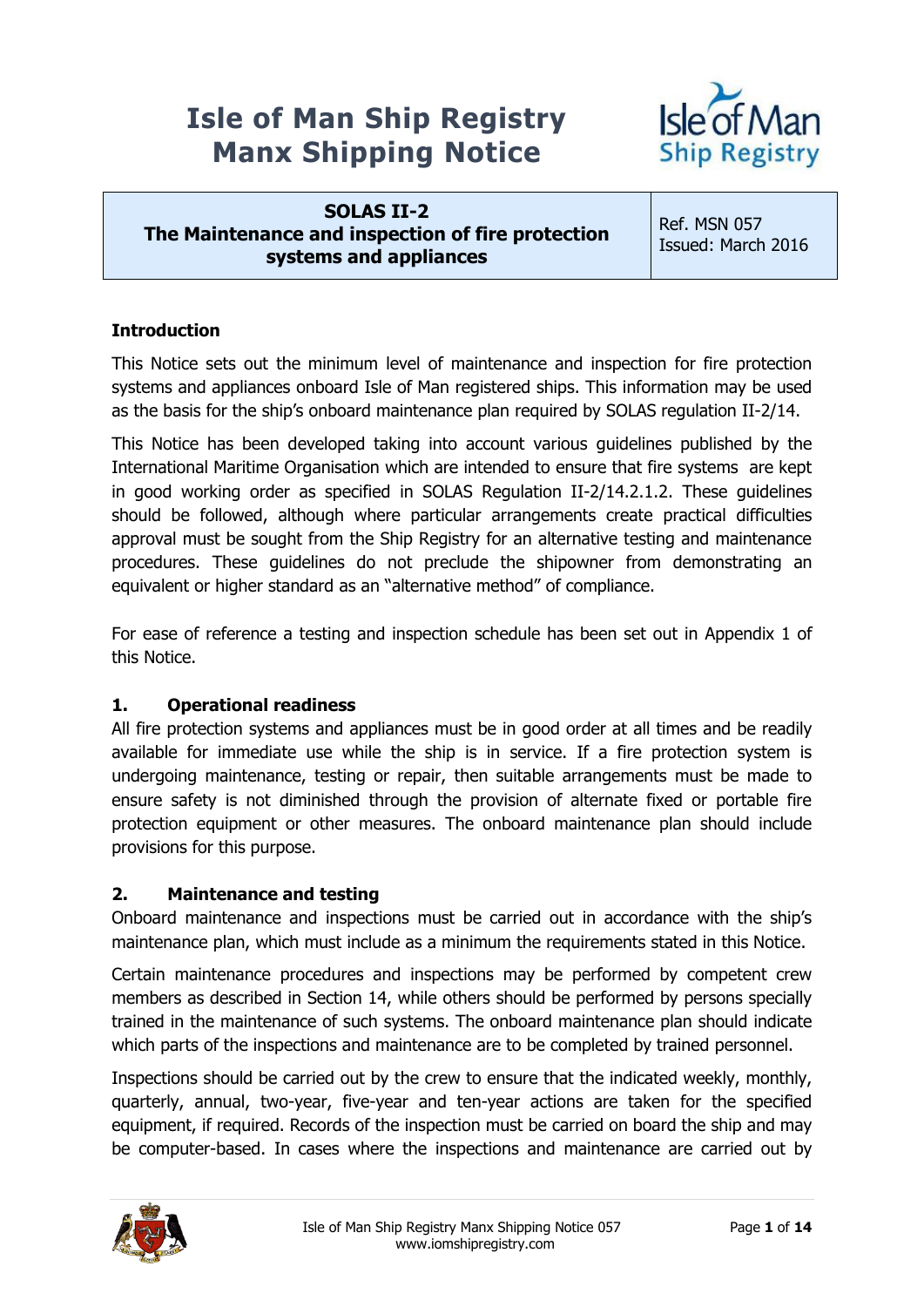trained service technicians other than the ship's crew, inspection reports must be provided at the completion of the testing.

In addition to the onboard maintenance and inspections stated in this Notice, manufacturer's maintenance and inspection guidelines must be followed. The quality of water in automatic sprinkler systems is of particular importance and must be maintained, tested and recorded on board. All such procedures should be in accordance with manufacturer guidelines.

# **3. Weekly testing and inspections**

- 1. Fixed fire detection and alarm systems
	- verify all fire detection and fire alarm control panel indicators are functional by operating the lamp/indicator test switch.
- 2. Fixed gas fire-extinguishing systems
	- verify all fixed fire-extinguishing system control panel indicators are functional by operating the lamp/indicator test switch; and
	- verify all control/section valves are in the correct position.
- 3. Fire doors
	- verify all fire door control panel indicators, if provided, are functional by operating the lamp/indicator switch.
- 4. Public address and general alarm systems
	- verify all public address systems and general alarm systems are functioning properly.
- 5. Breathing apparatus
	- examine all breathing apparatus and EEBD cylinder gauges to confirm they are in the correct pressure range.
- 6. Low-location lighting
	- verify low-location lighting systems are functional by switching off normal lighting in selected locations.
- 7. Water mist, water spray and sprinkler systems
	- verify all control panel indicators and alarms are functional;
	- visually inspect pump unit and its fittings; and
	- check the pump unit valve positions, if valves are not locked, as applicable.

# **4. Monthly testing and inspections**

Monthly inspections must be carried out to ensure that the indicated actions are taken for the specified equipment.

- 1. Fire mains, fire pumps, hydrants, hoses and nozzles
	- verify all fire hydrants, hose and nozzles are in place, properly arranged and are in serviceable condition;
	- operate all fire pumps to confirm that they continue to supply adequate pressure; and
	- emergency fire pump fuel supply adequate, and heating system in satisfactory condition, if applicable.
- 2. Fixed gas fire-extinguishing systems
	- verify containers/cylinders fitted with pressure gauges are in the proper range and the installation free from leakage.

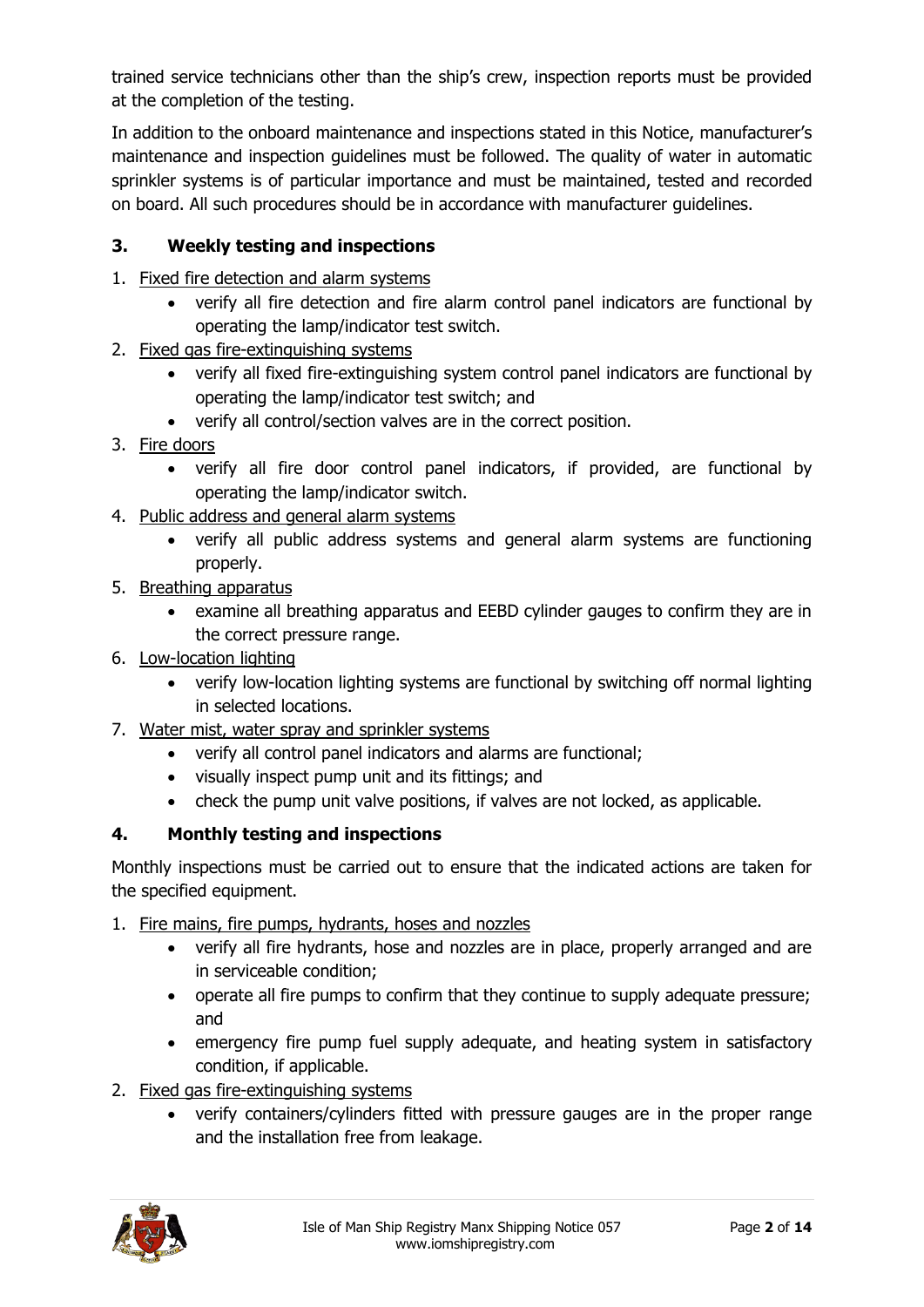- 3. Foam fire-extinguishing systems
	- verify all control and section valves are in the proper open or closed position, and all pressure gauges are in the proper range.
- 4. Water mist, water spray and sprinkler systems
	- verify all control, pump unit and section valves are in the proper open or closed position;
	- verify sprinkler pressure tanks or other means have correct levels of water;
	- test automatic starting arrangements on all system pumps so designed;
	- verify all standby pressure and air/gas pressure gauges are within the proper pressure ranges; and
	- test a selected sample of system section valves for flow and proper initiation of alarms. (Note – The valves selected for testing should be chosen to ensure that all valves are tested within a one-year period.)
- 5. Firefighter's outfits
	- verify lockers providing storage for fire-fighting equipment contain their full inventory and equipment is in serviceable condition.
- 6. Fixed dry chemical powder systems
	- verify all control and section valves are in the proper open or closed position, and all pressure gauges are in the proper range.
- 7. Fixed aerosol extinguishing systems
	- verify all electrical connections and/or manual operating stations are properly arranged, and are in proper condition; and
	- verify the actuation system/control panel circuits are within manufacturer's specifications.
- 8. Portable foam applicators
	- verify all portable foam applicators are in place, properly arranged, and are in proper condition.
- 9. Wheeled (mobile) fire extinguishers
	- verify all extinguishers are in place, properly arranged, and are in proper condition.
- 10. Fixed fire detection and alarm systems
	- test a sample of detectors and manual call points so that all devices have been tested within five years. For very large systems the sample size should be determined by the Ship Registry.

#### **5. Quarterly testing and inspections**

Quarterly inspections must be carried out to ensure that the indicated actions are taken for the specified equipment:

- 1. Fire mains, fire pumps, hydrants, hoses and nozzles
	- verify international shore connection(s) is in serviceable condition.
- 2. Foam fire-extinguishing systems
	- verify the proper quantity of foam concentrate is provided in the foam system storage tank.
- 3. Ventilation systems and fire dampers
	- test all fire dampers for local operation.
- 4. Fire doors
	- test all fire doors located in main vertical zone bulkheads for local operation.

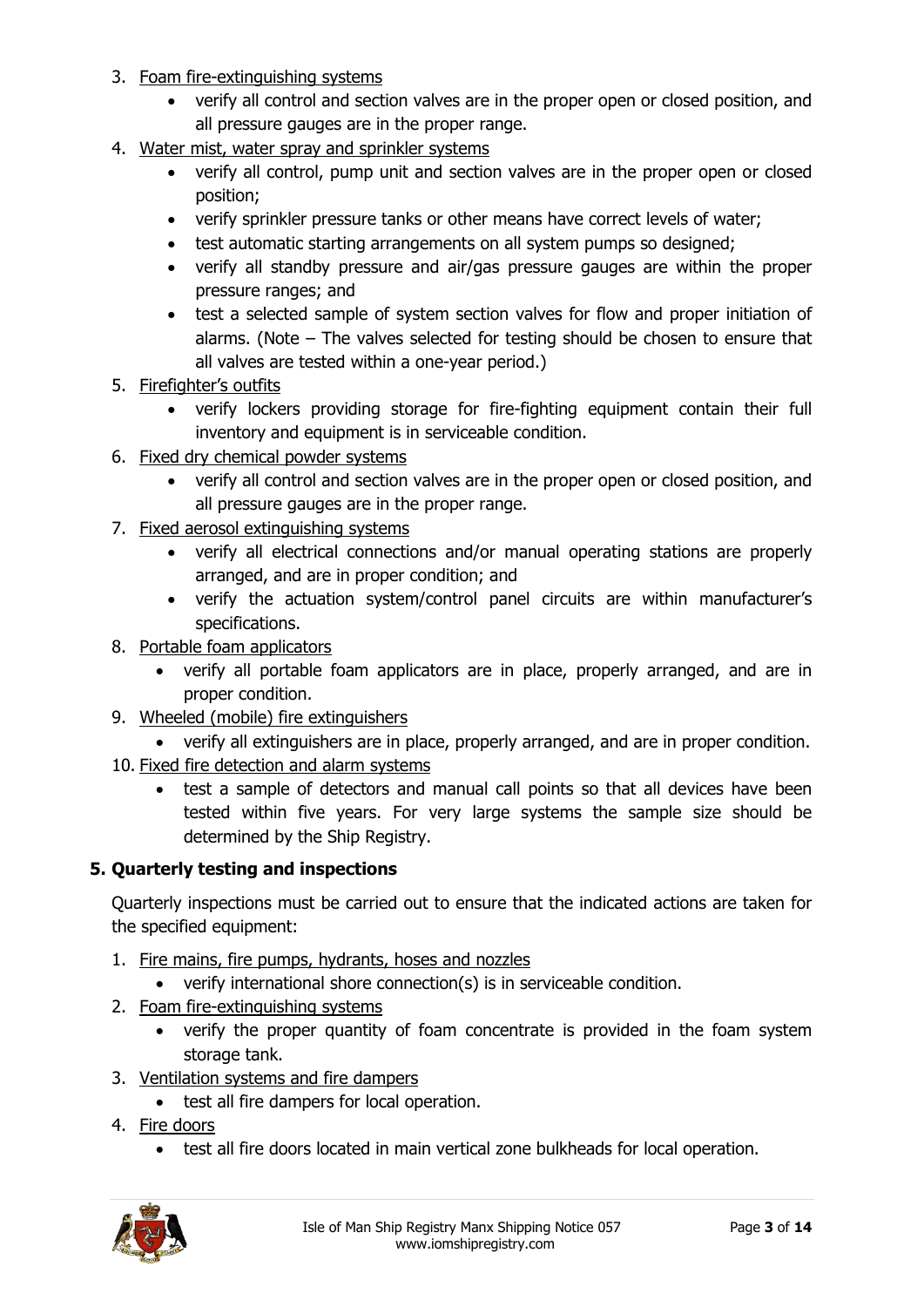# **6. Annual testing and inspections**

Annual inspections must be carried out to ensure that the indicated actions are taken for the specified equipment:

- 1. Fire mains, fire pumps, hydrants, hoses and nozzles
	- visually inspect all accessible components for proper condition;
	- flow test all fire pumps for proper pressure and capacity. Test emergency fire pump with isolation valves closed;
	- test all hydrant valves for proper operation;
	- pressure test a sample of fire hoses at the maximum fire main pressure, so that all fire hoses are tested within five years;
	- verify all fire pump relief valves, if provided, are properly set;
	- examine all filters/strainers to verify they are free of debris and contamination; and
	- confirm nozzle size/type correct, maintained and working.
- 2. Fixed fire detection and fire alarm systems
	- test all fire detection systems and fire detection systems used to automatically release fire-extinguishing systems for proper operation, as appropriate;
	- visually inspect all accessible detectors for evidence of tampering obstruction, etc., so that all detectors are inspected within one year; and
	- test emergency power supply switchover.
- 3. Fixed gas fire-extinguishing systems
	- visually inspect all accessible components for proper condition;
	- externally examine all high pressure cylinders for evidence of damage or corrosion;
	- check the hydrostatic test date of all storage containers;
	- functionally test all fixed system audible and visual alarms;
	- verify all control/section valves are in the correct position;
	- check the connections of all pilot release piping and tubing for tightness;
	- examine all flexible hoses in accordance with manufacturer's recommendations;
	- test all fuel shut-off controls connected to fire-protection systems for proper operation;
	- the boundaries of the protected space should be visually inspected to confirm that no modifications have been made to the enclosure that have created uncloseable openings that would render the system ineffective; and
	- if cylinders are installed inside the protected space, verify the integrity of the double release lines inside the protected space, and check low pressure or circuit integrity monitors on release cabinet, as applicable.

#### 4. Foam fire-extinguishing systems

- visually inspect all accessible components for proper condition;
- functionally test all fixed system audible alarms;
- flow test all water supply and foam pumps for proper pressure and capacity, and confirm flow at the required pressure in each section (Ensure all piping is thoroughly flushed with fresh water after service.);
- test all system cross connections to other sources of water supply for proper operation;
- verify all pump relief valves, if provided, are properly set;

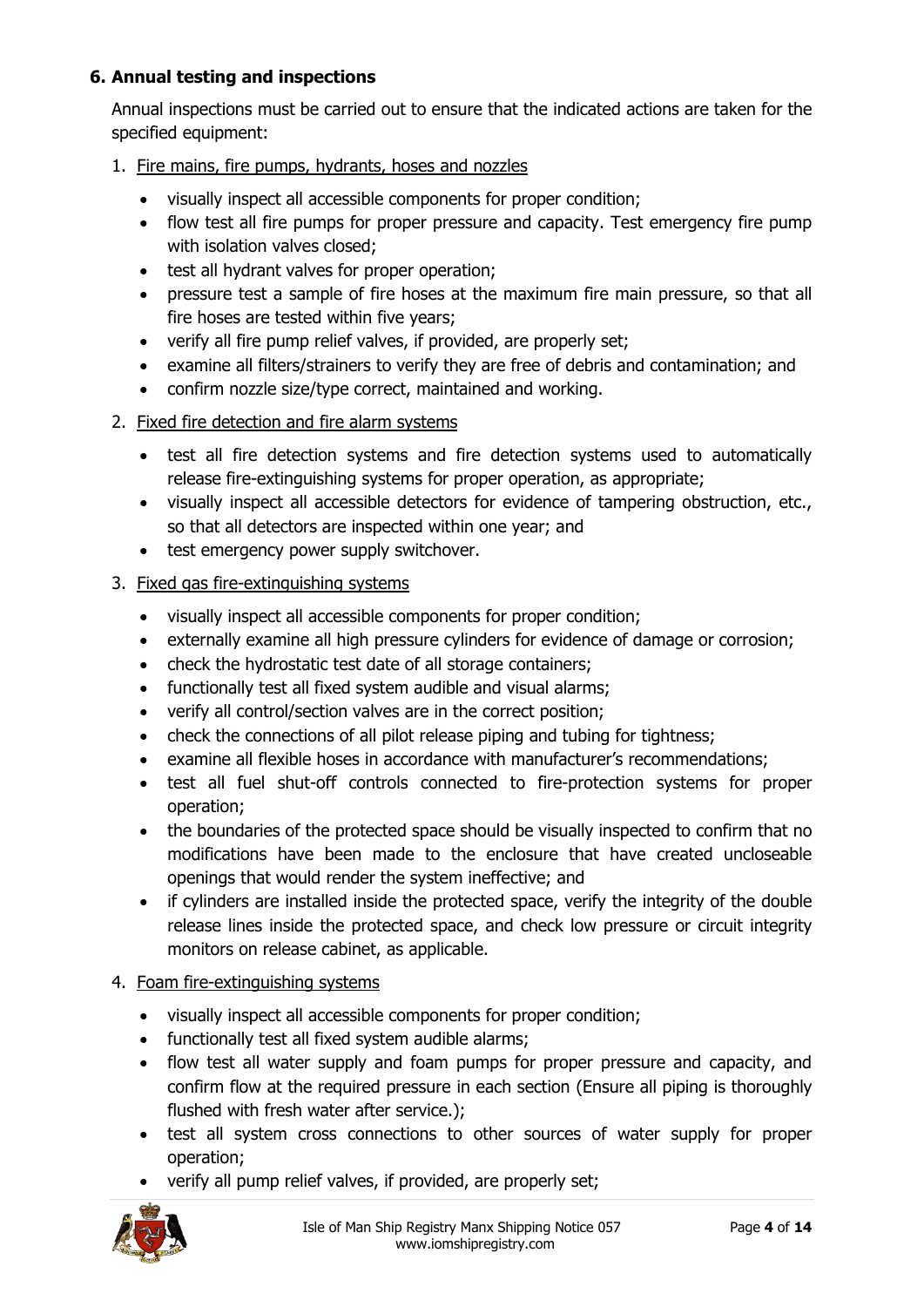- examine all filters/strainers to verify they are free of debris and contamination;
- verify all control/section valves are in the correct position;
- blow dry compressed air or nitrogen through the discharge piping or otherwise confirm the pipework and nozzles of high expansion foam systems are clear of any obstructions, debris and contamination. This may require the removal of nozzles, if applicable;
- take samples from all foam concentrates carried on board and subject them to the periodical control tests in MSC.1Circ.1312, for low expansion foam, or MSC/Circ. 670 for high expansion foam.

(Note: Except for non-alcohol resistant foam, the first test need not be conducted until 3 years after being supplied to the ship.); and

 test all fuel shut-off controls connected to fire-protection systems for proper operation.

#### 5. Water mist, water spray and sprinkler systems

- verify proper operation of all water mist, water-spray and sprinkler systems using the test valves for each section;
- visually inspect all accessible components for proper condition;
- externally examine all high pressure cylinders for evidence of damage or corrosion;
- check the hydrostatic test date of all high pressure cylinders;
- functionally test all fixed system audible and visual alarms;
- flow test all pumps for proper pressure and capacity;
- test all antifreeze systems for adequate freeze protection;
- test all system cross connections to other sources of water supply for proper operation;
- verify all pump relief valves, if provided, are properly set;
- examine all filters/strainers to verify they are free of debris and contamination;
- verify all control/section valves are in the correct position;
- blow dry compressed air or nitrogen through the discharge piping of dry pipe systems, or otherwise confirm the pipework and nozzles are clear of any obstructions. This may require the removal of nozzles, if applicable;
- test emergency power supply switchover, where applicable;
- visually inspect all sprinklers focusing in areas where sprinklers are subject to aggressive atmosphere (like saunas, spas, kitchen areas) and subject to physical (like luggage handling areas, gyms, play rooms, etc.) so that all sprinklers are inspected within one year. Sprinklers with obvious external damage, including paint, must be replaced;
- check for any changes that may affect the system such as obstructions by ventilation ducts, pipes, etc.;
- test a minimum of one section in each open head water mist system by flowing water through the nozzles. The sections tested should be chosen so that all sections are tested within a five-year period; and
- test automatic and automatic water mist nozzles in accordance with the flow chart included in MSC.1/Circ. 1516.

# 6. Ventilation systems and fire dampers

- test all fire dampers for remote operation;
- verify galley exhaust ducts and filters are free of grease build-up; and

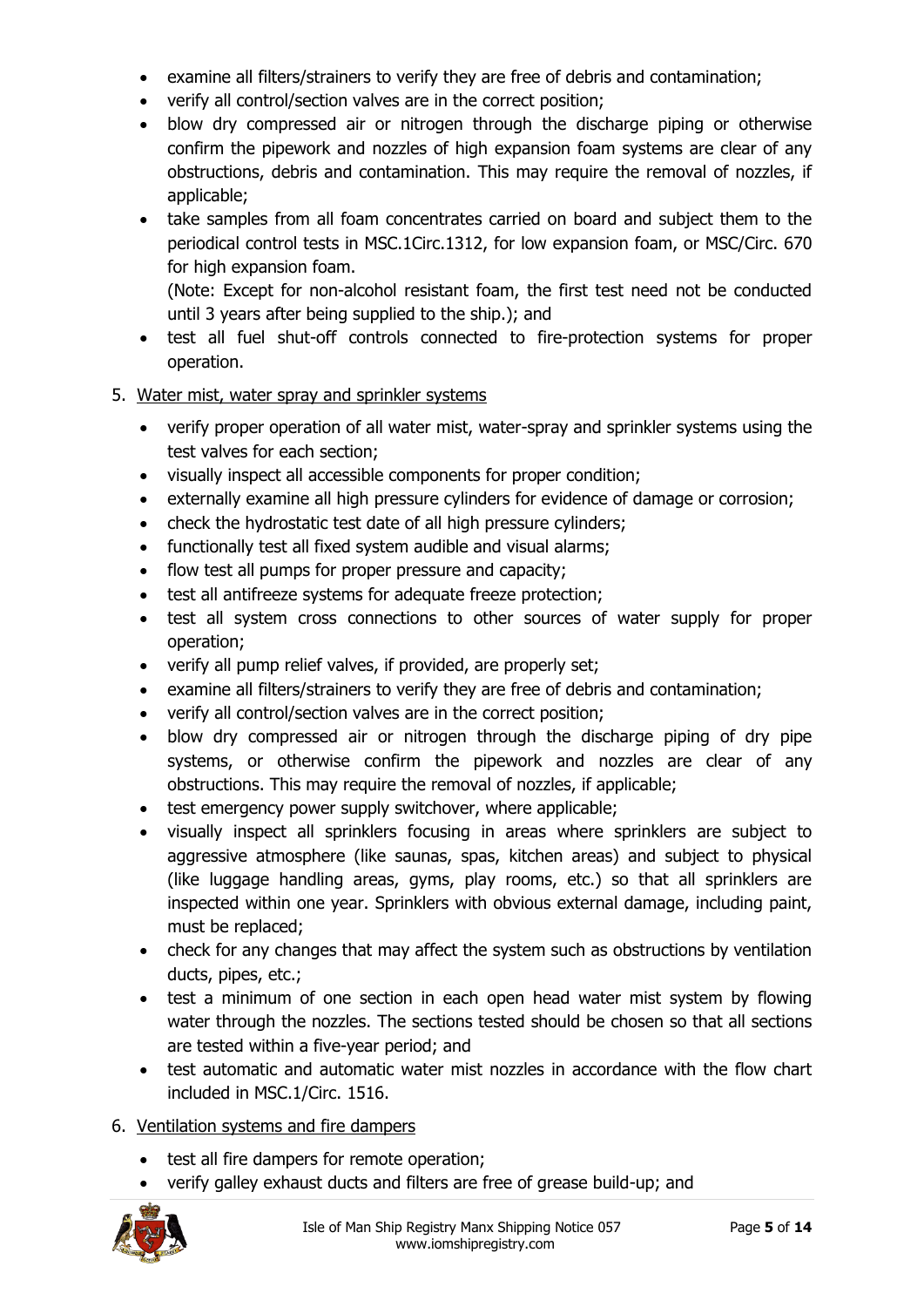- test all ventilation controls interconnected with fire-protection systems for proper operation.
- 7. Fire doors
	- test all remotely controlled fire doors for proper release.
- 8. Breathing apparatus
	- check breathing apparatus air recharging systems, if fitted, to ensure the air quality is to a recognised national standard (e.g. BS EN 12021, or USCGA grade D or better);
	- check all breathing apparatus face masks and air demand valves are in serviceable condition;
	- check EEBDs according to manufacturer's instruction; and
	- SCBA cylinders should be used on a rotation basis in drills and should have their air charge used or blown-off and refilled as per the manufacturer's guidelines.
- 9. Fixed dry chemical powder systems
	- visually inspect all accessible components for proper condition;
	- verify the pressure regulators are in proper order and within calibration limits; and
	- agitate the dry chemical powder charge with nitrogen in accordance with system manufacturer's instructions (note: Due to the powder's affinity for moisture, any nitrogen gas introduced for agitation must be moisture free).

#### 10. Fixed aerosol extinguishing systems

 verify condensed or dispersed aerosol generators have not exceeded their mandatory replacement date. Pneumatic or electric actuators should be demonstrated working, as far as practicable.

#### 11. Portable foam applicators

- verify all portable foam applicators are set to the correct proportioning ratio for the foam concentrate supplied and the equipment is in proper order;
- verify all portable containers or portable tanks containing foam concentrate, that remain factory sealed, and the manufacturer's recommended service life interval has not been exceeded;
- portable containers or portable tanks containing foam concentrate, excluding protein based concentrates, less than 10 years old, that remain factory sealed can normally be accepted without the periodical foam control tests required in MSC.1/Circ.1312 being carried out;
- protein based foam concentrate portable containers and portable tanks must be thoroughly checked and, if more than five years old, the foam concentrate must be subjected to the periodical foam control tests required in MSC.1/Circ.1312, or renewed; and
- the foam concentrates of any non-sealed portable containers and portable tanks, and portable containers and portable tanks where production data is not documented, should be subjected to the periodical foam control tests required in MSC.1/Circ.1312.

#### 12. Wheeled (mobile) fire extinguishers

perform periodical inspections in accordance with the manufacturer's instructions;

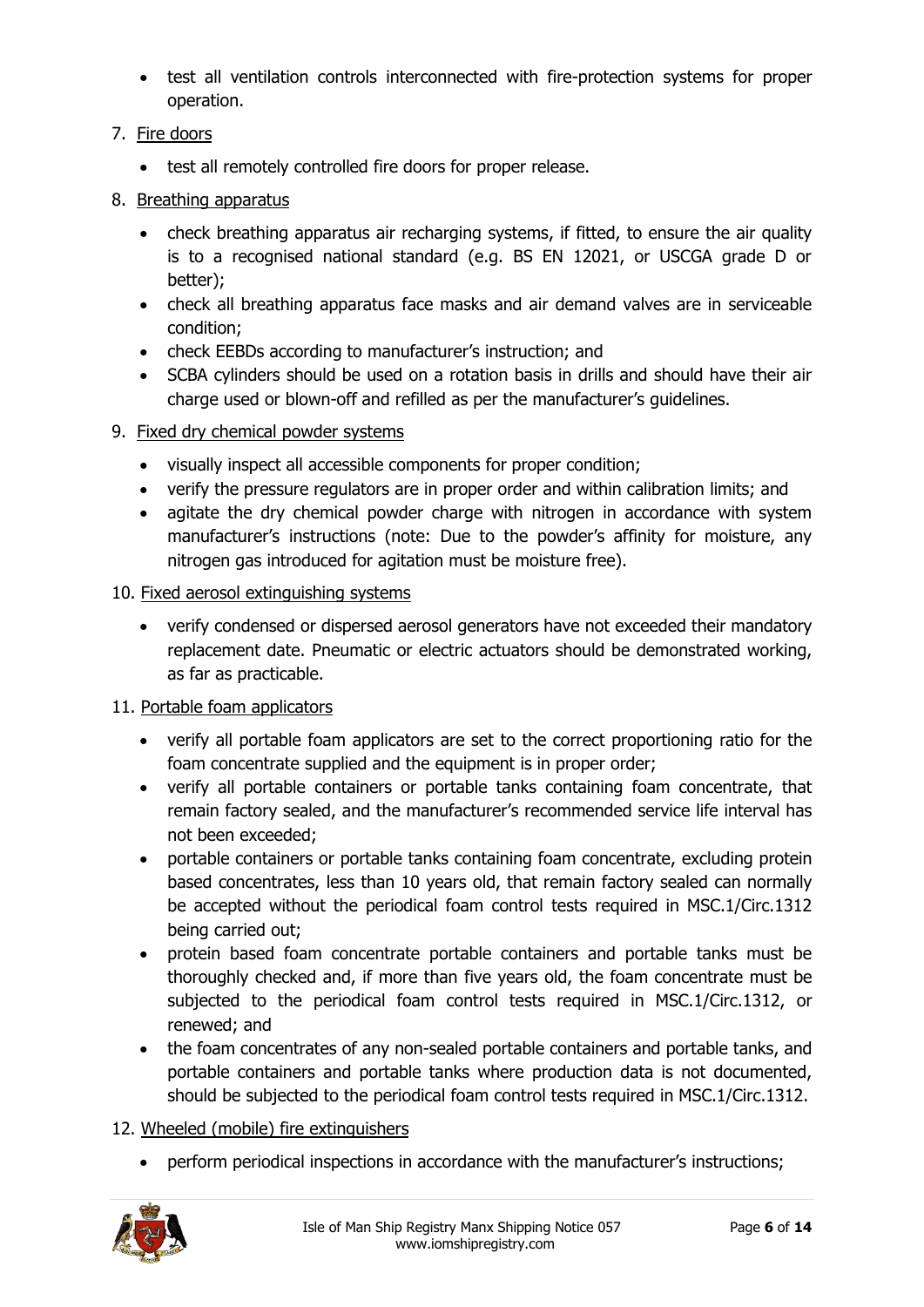- visually inspect all accessible components for proper condition;
- check the hydrostatic test date of each cylinder; and
- for dry powder extinguishers, invert extinguisher to ensure powder is agitated.

#### 13. Galley and deep fat cooking fire-extinguishing systems

 check galley and deep fat cooking fire-extinguishing systems in accordance with the manufacturer's instructions.

### **7. Two-year testing and inspections**

Two-year inspections must be carried out to ensure that the indicated actions are taken for the specified equipment.

#### 1. Fixed gas fire-extinguishing systems

The system should be inspected by a competent person and must include:

- all high pressure extinguishing agents cylinders and pilot cylinders must be weighed or have their contents verified by other reliable means to confirm that the available charge in each is above 95% of the nominal charge. Cylinders containing less than 95% of the nominal charge should be refilled; and
- blow dry compressed air or nitrogen through the discharge piping or otherwise confirm the pipe work and nozzles are clear of any obstructions. This may require the removal of nozzles, if applicable.

### 2. Fixed dry chemical powder systems

The systems must be inspected by an accredited service agent and must include:

- blow dry nitrogen through the discharge piping to confirm that the pipe work and nozzles are clear of any obstructions;
- operationally test local and remote controls and section valves;
- verify the contents of propellant gas cylinders (including remote operating stations);
- test a sample of dry chemical powder for moisture content; and
- subject the powder containment vessel, safety valve and discharge hoses to full working pressure test.

#### **8. Five-year service**

At least once every five years, the following inspections should be carried out for the specified equipment.

- 1. Fixed gas fire-extinguishing systems
	- perform internal inspection of all control valves (this should also apply to CO2 systems).

#### 2. Foam fire-extinguishing systems

- perform internal inspection of all control valves;
- flush all high expansion foam system piping with fresh water, drain and purge with air;
- check all nozzles to prove they are clear of debris; and
- test all foam proportioners or other foam mixing devices to confirm that the mixing ratio tolerance is within  $+30$  to  $-10\%$  of the nominal mixing ratio defined by the system approval.

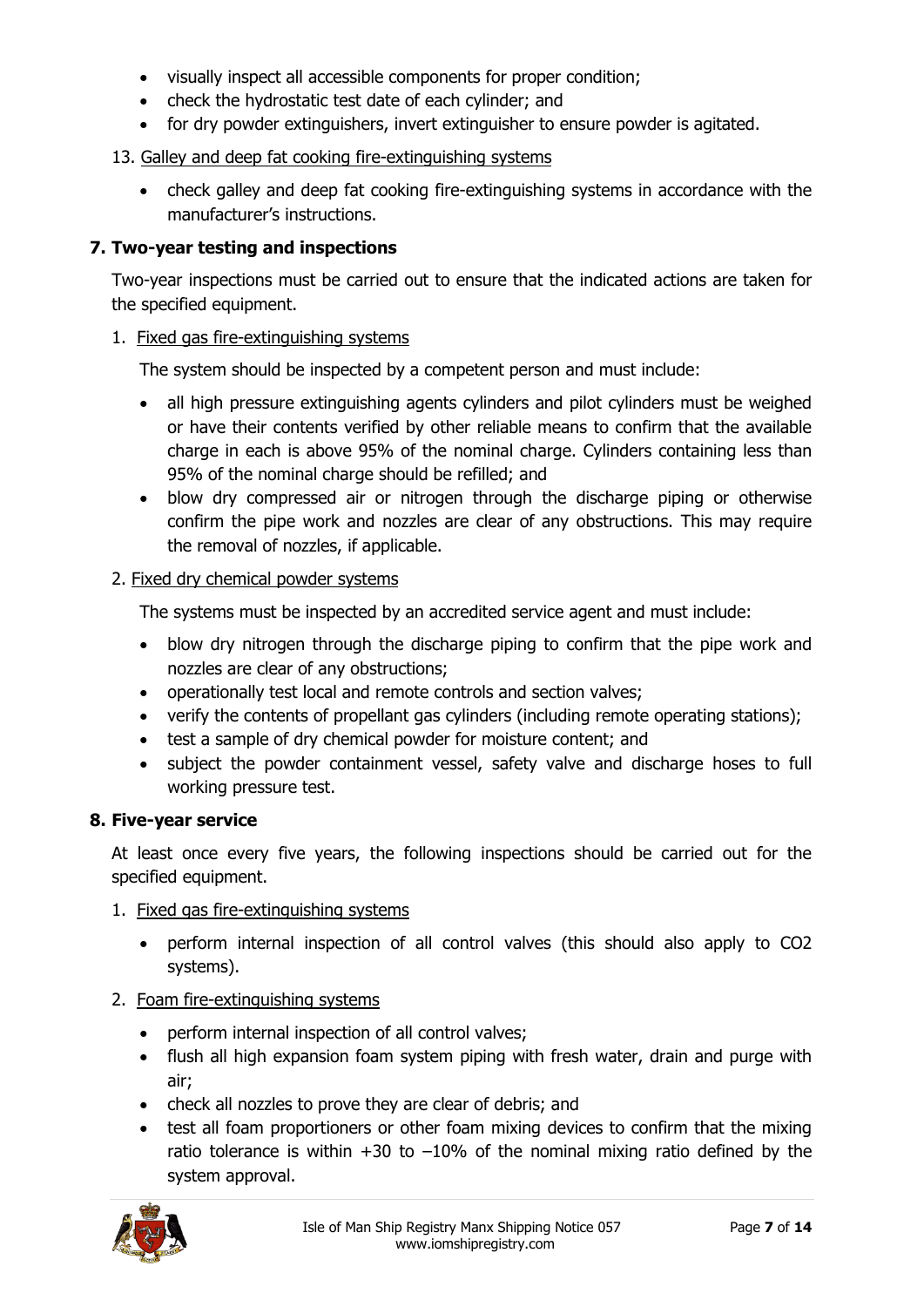#### 3. Water mist, water spray and sprinkler systems

- flush all ro-ro deluge system piping with water, drain and purge with air;
- perform internal inspection of all control/section valves; and
- check condition of any batteries, or renew in accordance with manufacturer's recommendations.

#### 4. Breathing apparatus

- perform hydrostatic testing of all steel self-contained breathing apparatus cylinders;
- aluminium and composite cylinders may require more frequent testing as stipulated by manufacturer's instructions;
- hydraulic testing must be carried out by an accredited service agent or test facility;
- following the hydraulic test, a thorough inspection and internal examination must be carried out prior to recharging;
- the test pressure and test date must be stamped clearly on each steel cylinder. Aluminium or composite cylinders will require a permanent marking or tag; and
- test certificates must be provided and retained on-board for inspection.
- 5. Low-location lighting
	- test the luminance of all systems in accordance with the procedures in IMO resolution A.752(18).
- 6. Wheeled (mobile) fire extinguishers
	- visually examine at least one extinguisher of each type manufactured in the same year and kept on board.

#### **9. Ten-year service**

At least once every 10 years, the following inspections should be carried out for the specified equipment:

- 1. Fixed gas fire-extinguishing systems (for CO2 systems refer to Section 11)
	- perform a hydrostatic test and internal examination of 10% of the system's extinguishing agent and pilot cylinders. If one or more cylinders fail, a total of 50% of the onboard cylinders should be tested. If further cylinders fail, all cylinders should be tested;
	- flexible hoses should be replaced at the intervals recommended by the manufacturer and not exceeding every 10 years; and
- 2. Water mist, water spray and sprinkler systems
	- these systems should be inspected and tested by a **competent person** as per the manufacturer's instructions, and as a minimum should include the following;
	- perform a hydrostatic test and internal examination for gas and water pressure cylinders according to EN 1968:2002.
- 3. Fixed dry chemical powder systems
	- subject all powder containment vessels to hydrostatic or non-destructive testing carried out by an accredited service agent.

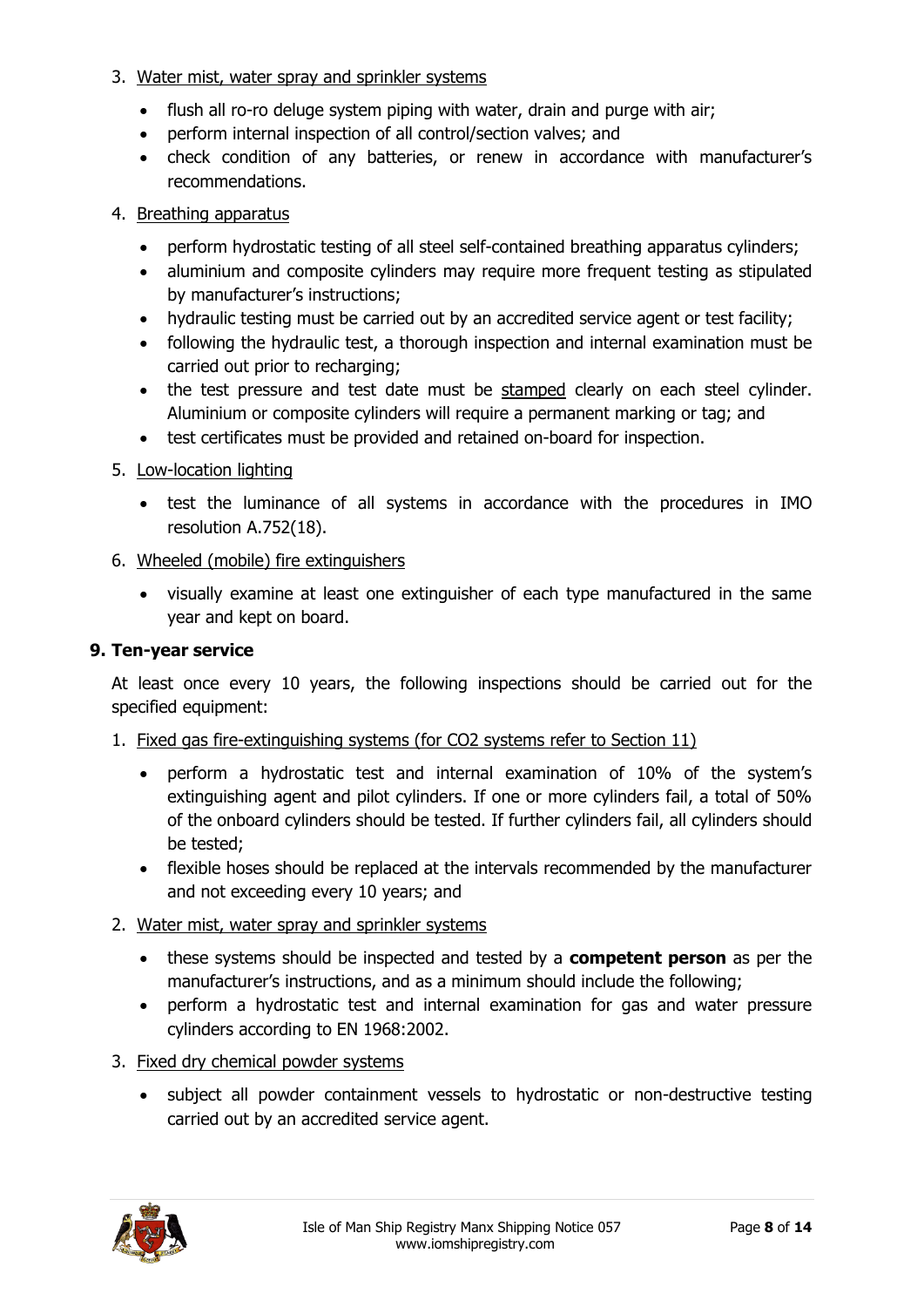- 4. Fixed aerosol extinguishing systems
	- condensed or dispersed aerosol generators to be renewed in accordance with manufacturer's recommendation.
- 5. Wheeled (mobile) fire extinguishers
	- all extinguishers together with propellant cartridges should be hydrostatically tested by specially trained persons in accordance with recognized standards or the manufacturer's instructions.

### **10. Fire Extinguishers**

Fire extinguishers must be classified, constructed and marked in accordance with IMO Resolution A.951 (23) and the construction, performance and fire-extinguishing test specifications must be in accordance with ISO 7165:2009.

The maintenance and inspection requirements required for portable fire extinguishers are as follows:

#### 1. Inspection and maintenance

- all extinguishers must be inspected monthly to check for proper location, charging pressure and condition;
- each extinguisher must be marked clearly to indicate the date upon which it has been inspected;
- all extinguishers must be subject to periodical inspections in accordance with the manufacturer's instructions and serviced at intervals not exceeding one year by a competent person;
- at least one portable extinguisher of each type manufactured in the same year and kept on-board a ship must be test discharged at five yearly intervals (as part of a fire drill);
- all types of portable extinguishers are to be hydraulically tested in accordance with a recognised standard or the manufacturer's instruction at intervals not exceeding 10 years, or if the extinguisher is found to be defective during an inspection;
- the hydraulic test period for semi-portable fire extinguishers should be conducted as per the manufacturer's guidelines;
- hydraulic testing must be carried out by an accredited service agent or test facility;
- instructions for recharging extinguishers should be supplied by the manufacturer and be available for use on-board;
- prior to recharging an extinguisher a thorough inspection and internal examination must be carried out;
- the test pressure and test date must be marked clearly on each extinguisher. Note: 'hard-stamping' is only acceptable for  $CO<sub>2</sub>$  extinguishers and propellant cartridges; and
- test certificates or test records must be provided and retained on-board for inspection.
- 2. Notes
	- Propellant cartridges for fire extinguishers (e.g.  $CO<sub>2</sub>$  cartridges) with a capacity not exceeding 600ml, do not require hydraulic testing. The shelf life is 20 years

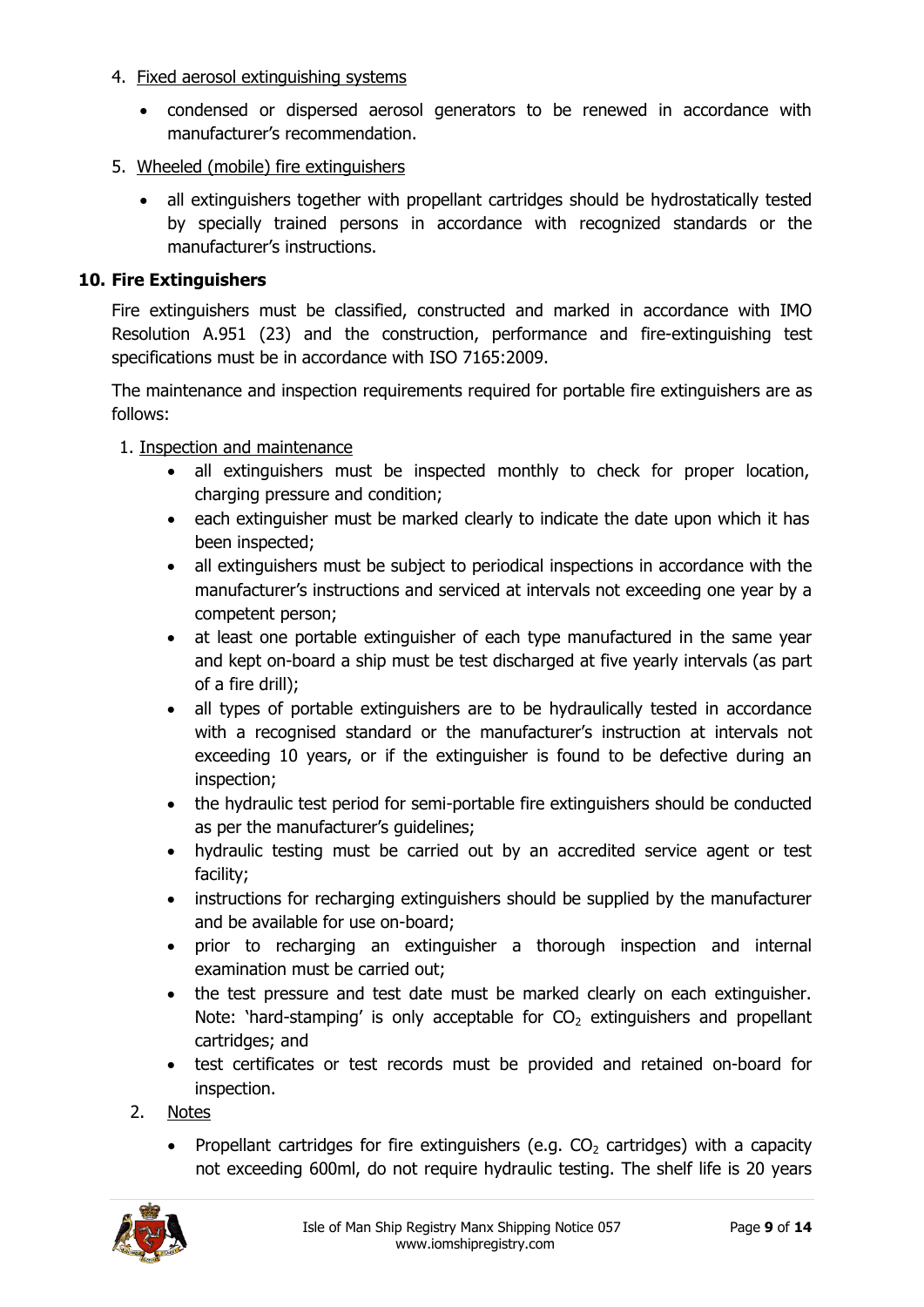although it is recommended they are not refilled after 15 years. The cartridges should be inspected annually and weight-checked. Any cartridges showing signs of wastage, deterioration or weight loss in excess of 10% should be replaced.

 Propellant cartridges in excess of 600ml for semi-portable fire extinguishers should be hydraulically tested every 10 years.

# **11. Fixed carbon dioxide fire-extinguishing systems**

The Ship Registry has adopted the IMO Guidelines for the Maintenance and Inspections of Fixed Carbon Dioxide Fire-extinguishing Systems (MSC.1/Circ.1318).

Please note there are two significant changes in MSC.1/Circ.1318 compared to the existing Ship Registry's requirements which are:

- 1 At the 10 yearly inspection, at least 10% of the total number of CO2 cylinders provided must be subjected to an internal inspection and hydrostatic test. If one or more cylinders fail, a total of 50% of the onboard cylinders must be tested. If further cylinders fail, all cylinders must be tested; and
- 2 Flexible hoses must be replaced at the intervals recommended by the manufacturer and not exceeding every 10 years.

The ship's operator must ensure that any Manx registered ships they operate who have not completed the two requirements stated above must ensure they have been completed as soon as possible and at the latest during the ship's next planned dry-dock.

#### **12. Hydraulic pressure testing**

The test pressure applied for all cylinders and extinguishers should be  $1.5 \times$  maximum working pressure, which should be held for at least one minute. The test pressure should be clearly stamped on each compressed gas cylinder and clearly marked on each extinguisher.

Where cylinders are sent ashore for re-charging, the pressure test requirements for the local authority may override, but should not be less stringent, than the above requirements.

#### **13. Rejection**

Extinguishers or cylinders failing any inspection or test shall be rendered unserviceable and disposed of accordingly. An entry in the records must be made to show when any extinguisher or cylinder has been rejected and for what reason.

#### **14. Competent Person**

For the purposes of this MSN a **competent person** is defined as:

- 1. A member of the ship's crew who has the necessary training and who carries out the work on-board under direct supervision of a senior officer holding an advanced fire fighting certificate (experienced person holding a Merchant Shipping STCW II/2 or III/2 certificate of competency and an Advanced Fire Fighting certificate). All work should be carried out as part of a planned maintenance system with all necessary procedures, work instructions, manuals, tools, spares and calibrated test equipment readily available; or
- 2. An accredited service agent.

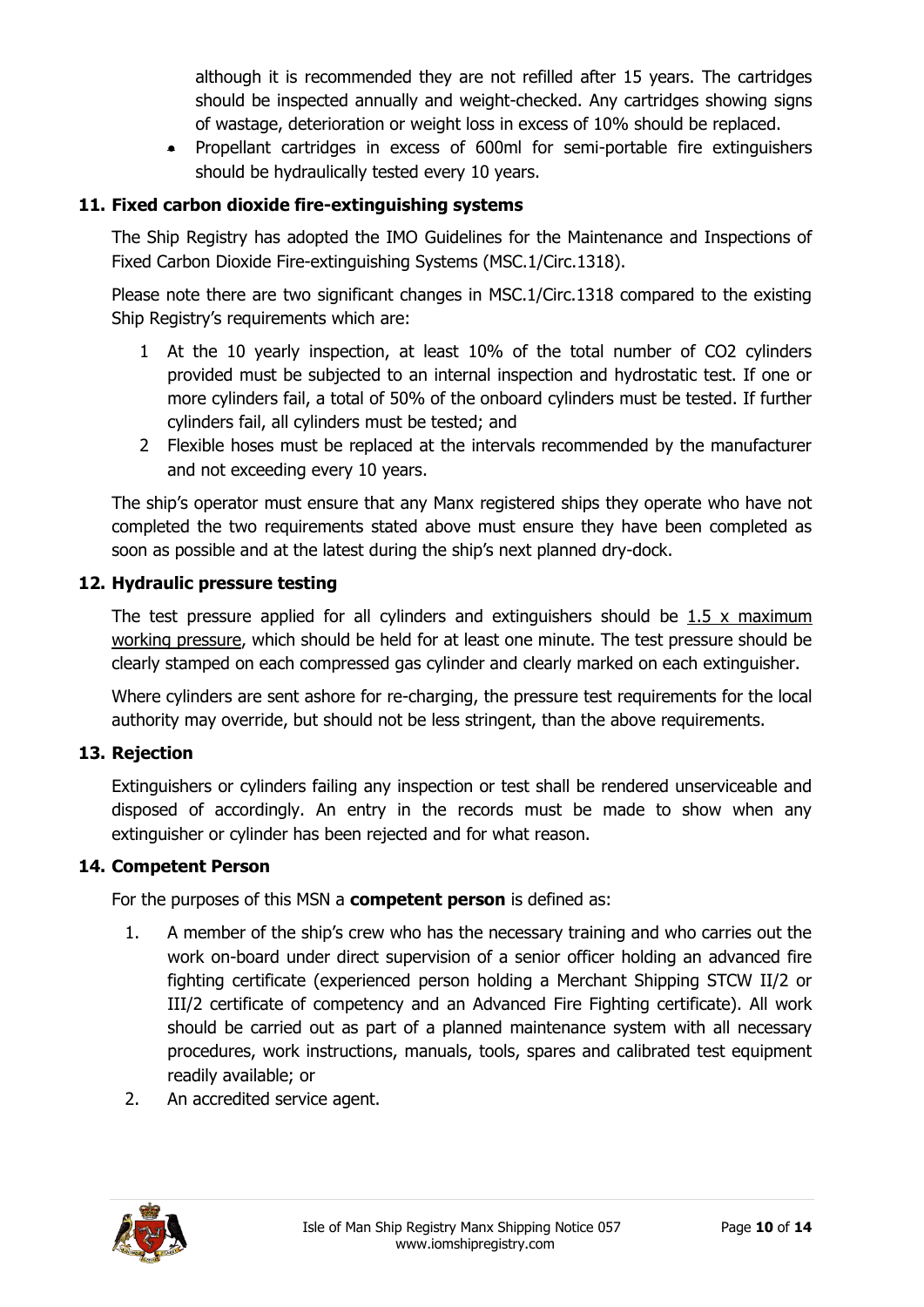# **Minimum requirements for spare charges required to be carried on-board**

| <b>Portable Fire</b><br><b>Extinguishers</b>                             | For ships constructed before 01 July 2002<br>50% for each type of fire extinguisher required to be provided.<br>If they cannot be recharged on-board* an additional portable fire extinguisher<br>of the same type, or its equivalent, shall be provided.<br>For ships constructed on or after 01 July 2002<br>100% for the first 10 then 50% of the remaining extinguishers. Not more than<br>60 total spare charges are required. If they cannot be recharged onboard* an<br>additional portable fire extinguisher of the same quantity, type and capacity                                                                                                                                                                                                                                                                                                                                                                                                                                                                                                                               |  |  |
|--------------------------------------------------------------------------|--------------------------------------------------------------------------------------------------------------------------------------------------------------------------------------------------------------------------------------------------------------------------------------------------------------------------------------------------------------------------------------------------------------------------------------------------------------------------------------------------------------------------------------------------------------------------------------------------------------------------------------------------------------------------------------------------------------------------------------------------------------------------------------------------------------------------------------------------------------------------------------------------------------------------------------------------------------------------------------------------------------------------------------------------------------------------------------------|--|--|
|                                                                          | shall be provided.<br>*For example portable CO2 extinguishers.                                                                                                                                                                                                                                                                                                                                                                                                                                                                                                                                                                                                                                                                                                                                                                                                                                                                                                                                                                                                                             |  |  |
| <b>Portable Foam</b><br><b>Applicator Unit</b>                           | 1 spare tank of 20 litres foam concentrate.                                                                                                                                                                                                                                                                                                                                                                                                                                                                                                                                                                                                                                                                                                                                                                                                                                                                                                                                                                                                                                                |  |  |
| Semi Portable Foam,<br><b>Dry Powder and CO2</b><br><b>Extinguishers</b> | Nil                                                                                                                                                                                                                                                                                                                                                                                                                                                                                                                                                                                                                                                                                                                                                                                                                                                                                                                                                                                                                                                                                        |  |  |
| <b>SCBA Air bottles</b>                                                  | Ships constructed before 01 July 2002<br>Every breathing apparatus shall be provided with fully charged spare cylinders<br>having a spare storage capacity of at least 2,400 litres of free air except that-<br>i) if the ship is carrying five sets or more the total spare free air shall not be<br>required to exceed 9,600 litres; or<br>ii) if the ship is equipped with means for re-charging the air cylinders on-board<br>this spare air may be reduced to 1,200 litres per cylinder and the total storage<br>of free air need not exceed 4,800 litres.<br>Ships constructed on or after 01 July 2002<br>Two spare charges shall be provided for each required breathing apparatus.<br>Passenger ships carrying not more than 36 passengers and cargo ships that<br>are equipped with suitably located means for fully recharging the air cylinders<br>free from contamination need carry only one spare charge for each required<br>apparatus. In passenger ships carrying more than 36 passengers, at least two<br>spare charges for each breathing apparatus shall be provided. |  |  |
| <b>EEBD</b>                                                              | Ships constructed before 01 July 2002<br>No spares required.<br>Ships constructed after 01 July 2002<br>50% spares of the number of EEBDs required to be carried up to a maximum<br>of four.<br>Spare EEBDs can be carried ready for use, but must be marked as spare.                                                                                                                                                                                                                                                                                                                                                                                                                                                                                                                                                                                                                                                                                                                                                                                                                     |  |  |

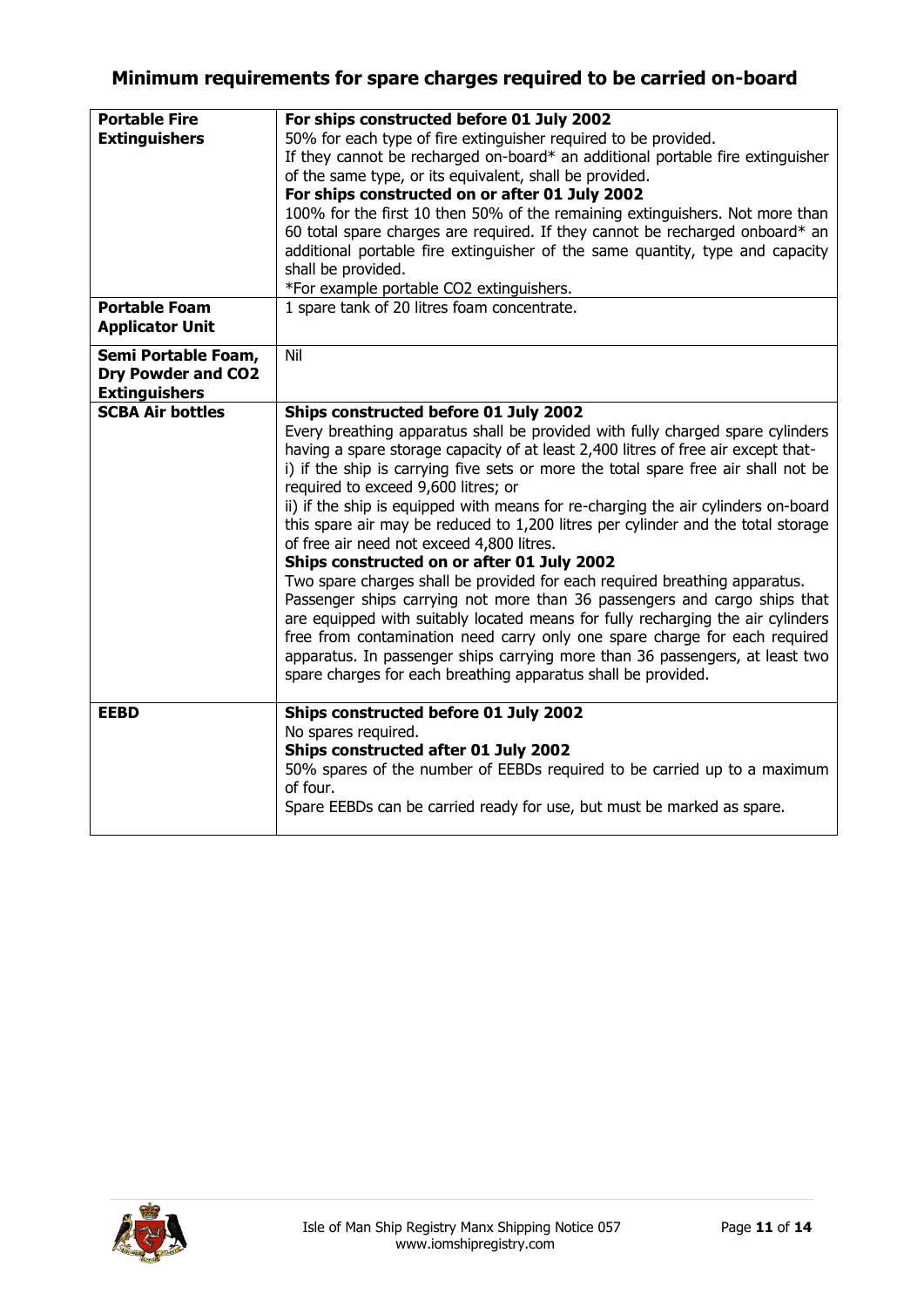#### **Documents referred to in this MSN:**

- MSC/Circ. 670 Guidelines for the Performance and Testing Criteria and Surveys of High-expansion Foam Concentrates for Fixed Fire-extinguishing Systems;
- MSC.1/Circ.1312 Revised Guidelines for the Performance and Testing Criteria and Surveys of Foam Concentrates for Fixed Fire-Extinguishing Systems;
- MSC.1/Circ.1318 Guidelines for the Maintenance & inspections of fixed Carbon Dioxide Fire-extinguishing Systems;
- MSC.1/Circ.1432 Revised Guidelines for the Maintenance and Inspection of Fire Protection Systems and Appliances;
- MSC.1/Circ.1516 Amendments to the Revised Guidelines for the Maintenance and Inspection of Fire Protection Systems and Appliances;
- Resolution A.951(23) Improved Guidelines for Marine Portable Fire Extinguishers;
- ISO 7165:2009 Fire Fighting Portable Fire Extinguishers, Performance and Construction;
- BS EN 12021 Respiratory equipment. Compressed gases for breathing Apparatus;
- ISO 7165:2009 Fire fighting Portable Fire Extinguishers Performance and Construction; and
- BS EN 1968:2002 Transportable Gas Cylinders. Periodic Inspection and Testing of Seamless Steel Gas Cylinders.

Most Regulations and notices are available on the Isle of Man Government website: [www.iomshipregistry.com](http://www.iomshipregistry.com/) or by contacting [marine.survey@gov.im](mailto:marine.survey@gov.im)

Please note - The Isle of Man Ship Registry cannot give legal advice. Where this document provides guidance on the law it should not be regarded as definitive. The way the law applies to any particular case can vary according to circumstances - for example, from ship to ship. You should consider seeking independent legal advice if you are unsure of your own legal position.

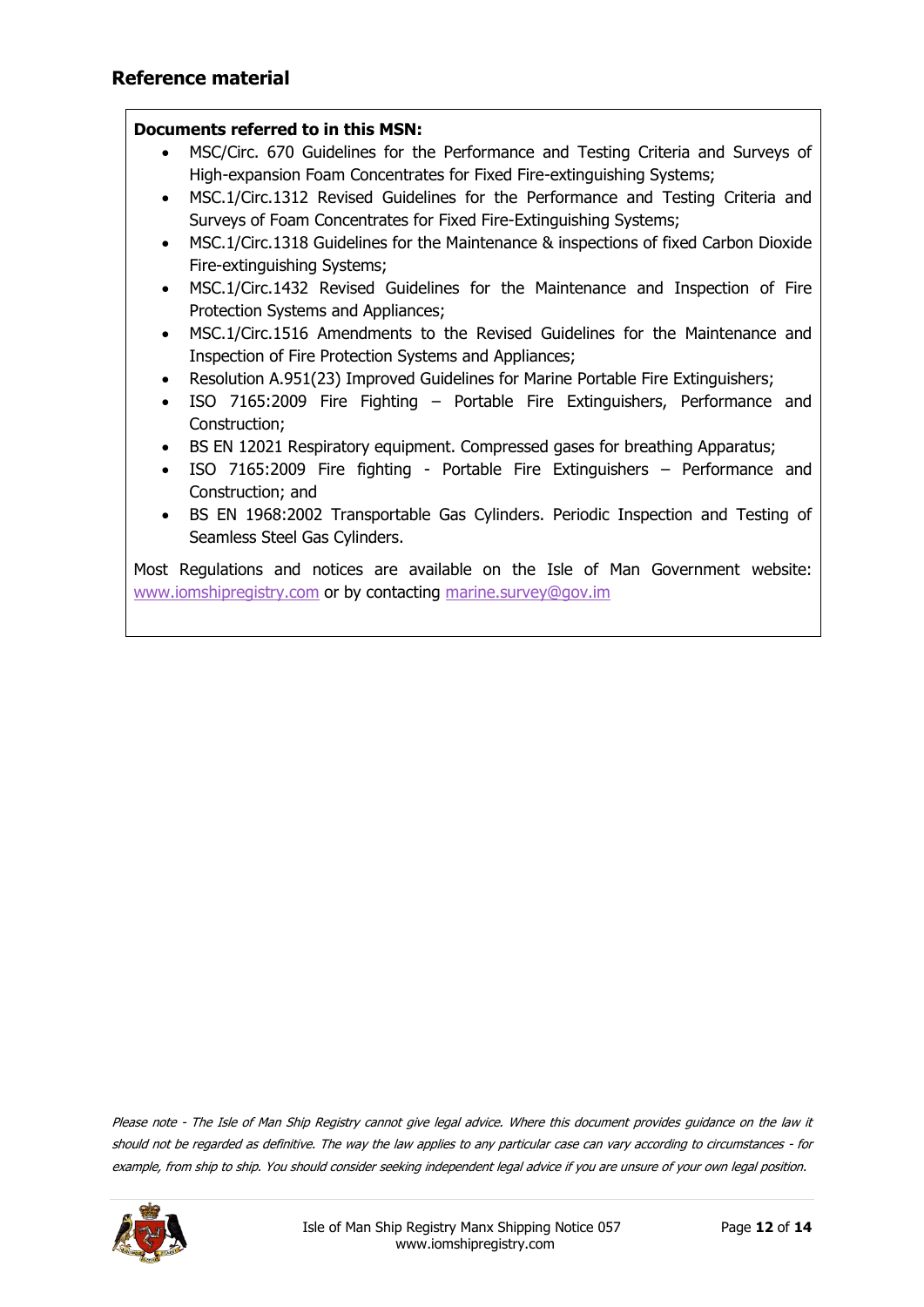| <b>System or</b><br>appliance                                                                         | <b>Shipboard inspection</b>                                                                                                                                                                                                                                                                  | <b>Periodic inspection and</b><br>service                                                                                                                                                                                                                                                                                                                               | <b>Hydrostatic pressure test</b>                                                                                                                                                                                                                        |
|-------------------------------------------------------------------------------------------------------|----------------------------------------------------------------------------------------------------------------------------------------------------------------------------------------------------------------------------------------------------------------------------------------------|-------------------------------------------------------------------------------------------------------------------------------------------------------------------------------------------------------------------------------------------------------------------------------------------------------------------------------------------------------------------------|---------------------------------------------------------------------------------------------------------------------------------------------------------------------------------------------------------------------------------------------------------|
| <b>Portable &amp; semi</b><br>portable fire<br>extinguishers                                          | Monthly to check for proper<br>location, charging pressure and<br>condition.                                                                                                                                                                                                                 | <b>Annually</b> by a competent<br>person<br>5 yearly test discharge<br>(see Note 2)                                                                                                                                                                                                                                                                                     | Portable extinguishers every<br>10 years.<br>Semi-portable refer to<br>manufacturer's guidelines.                                                                                                                                                       |
| $CO2$ High<br>pressure<br>cylinders - fixed<br><b>installations</b>                                   | Monthly in accordance with<br>MSC.1/Circ.1318 by a competent<br>person.<br><b>Annual inspection in</b><br>accordance with<br>MSC.1/Circ.1318 by a competent<br>person.                                                                                                                       | <b>Biennially</b> (intervals of 2<br>years $\pm$ 3 months) in<br>passenger ships or at each<br>intermediate, periodical or<br>renewal survey in cargo ships<br>in accordance with<br>MSC.1/Circ.1318 by an<br>accredited service agent.                                                                                                                                 | At intervals not exceeding 10<br>vears at least 10% of the total<br>number provided must be<br>subjected to an internal<br>inspection and hydrostatic test<br>in accordance with MSC.1/Circ<br>1318 by an accredited service<br>agent.<br>(See Note 3)  |
| Fixed gas fire-<br>extinguishing<br>systems (for CO <sub>2</sub><br>see requirements<br>stated above) | Monthly in accordance with<br>MSC.1/Circ.1432 by a competent<br>person.<br><b>Annual inspection in</b><br>accordance with<br>MSC.1/Circ.1432 by a competent<br>person.                                                                                                                       | 2 year & 5 year testing and<br>inspection in accordance with<br>MSC.1/Circ.1432<br>(see Section 7.1).                                                                                                                                                                                                                                                                   | At intervals not exceeding 10<br>years at least 10% of the total<br>number provided must be<br>subjected to an internal<br>inspection and hydrostatic test<br>in accordance with<br>MSC.1/Circ.1432 by an<br>accredited service agent.<br>(See Note 3). |
| Foam<br><b>Systems</b><br>(fixed and<br>portable)                                                     | Fixed systems -<br><b>Quarterly</b> $-$ verify the proper<br>quantity of foam concentrate in<br>the storage tank.<br>Yearly - A full test and<br>inspection of the system and<br>verify portable applicators are<br>set correctly by a competent<br>person (see Section 6.4).                | <b>Annual</b> system inspection<br>(see Section 6.4) and foam<br>test in accordance with<br>MSC.1/Circ.1312 for low<br>expansion foam, or<br>MSC/Circ.670 for high<br>expansion foam.<br>Except for non-alcohol<br>resistant foam, the first test<br>need not be conducted until 3<br>years after being supplied to<br>the ship.<br>5 year service (see Section<br>8.2) |                                                                                                                                                                                                                                                         |
| <b>Fixed dry</b><br>chemical powder<br>systems                                                        | Monthly verify control and<br>section valves are in the correct<br>position and pressure gauges<br>are in the proper range.<br>Annually (by a competent<br>person) - inspect the system<br>and agitate the dry chemical<br>powder charge - N <sub>2</sub> blow-<br>through (see Section 6.9) | Every 2 years inspected by an<br>accredited service agent +<br>sample of dry powder tested<br>for moisture absorption<br>(see Section 7.2)                                                                                                                                                                                                                              | Subject all powder containment<br>vessels to hydrostatic or non-<br>destructive testing carried out<br>by an accredited service agent.                                                                                                                  |
| Water mist,<br>water spray and<br>sprinkler systems                                                   | Weekly, monthly and annual<br>checks by a competent person in<br>accordance with Section 3.7 and<br>4.4 and 6.5.                                                                                                                                                                             | 5 yearly inspection by a<br>competent person<br>(See section 8.3).                                                                                                                                                                                                                                                                                                      | 10 yearly hydrostatic test and<br>internal examination for gas and<br>water pressure cylinders in<br>accordance with<br>MSC.1/Circ.1432.                                                                                                                |
| <b>Breathing</b><br>apparatus                                                                         | Check pressure weekly                                                                                                                                                                                                                                                                        | Every year check the air<br>quality of BA air recharging<br>systems to a recognised<br>national standard.<br>Check EEBDs according to the<br>maker's instructions                                                                                                                                                                                                       | Every 5 years perform<br>hydrostatic testing of all steel<br>self-contained BA cylinders.<br>Aluminium and composite<br>cylinders to be tested as per the<br>manufacturer's instructions.                                                               |

# **Appendix 1 Testing & inspection schedule**